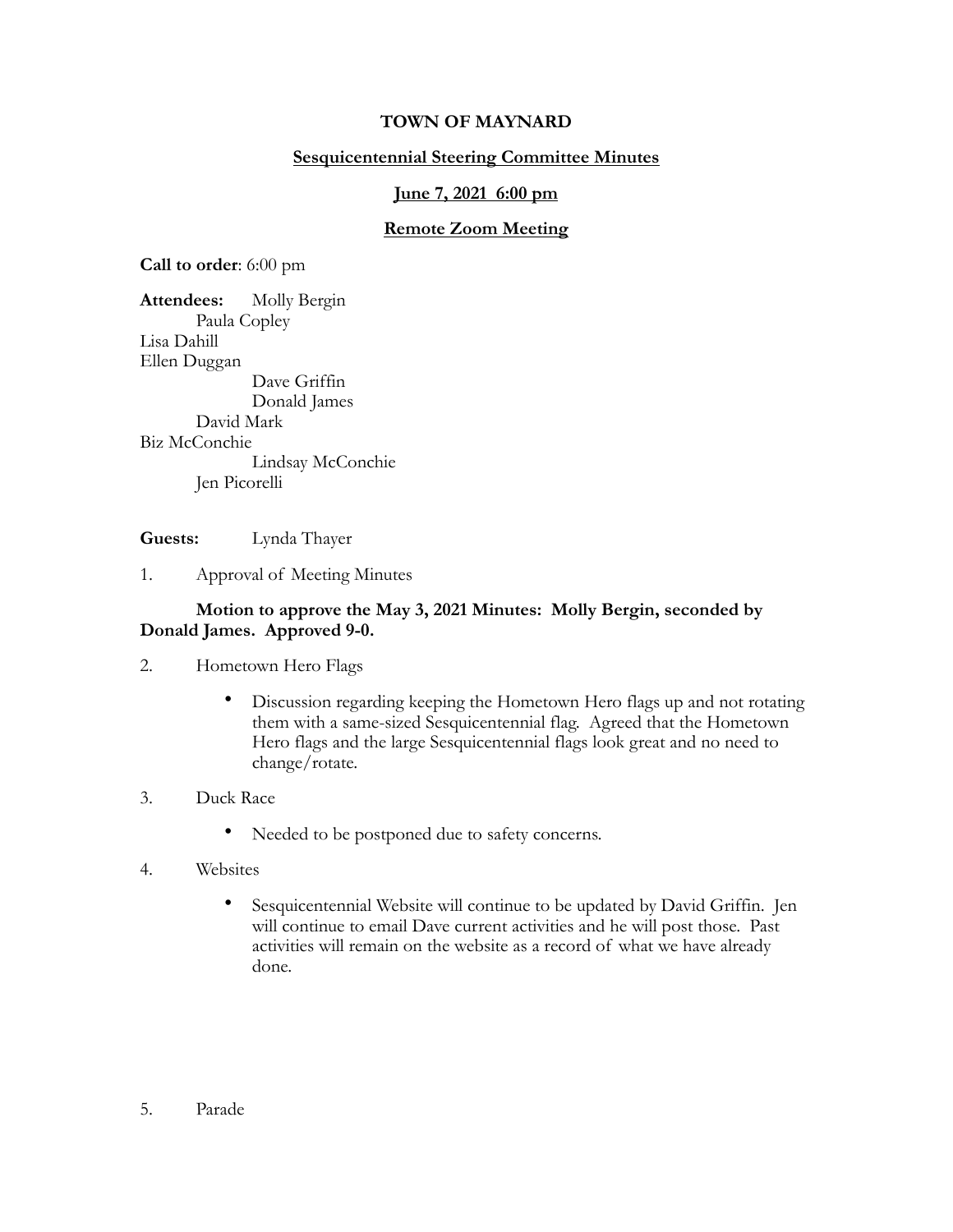- Support may be needed from the Select Board for gathering and staging at Mill & Main.
- Lindsay will email Justin DeMarco to determine the best approach for contacting Mill & Main.
- Three bands have committed thus far.
- Asking for Committee Members to suggest 3-5 groups that people think may be interested in marching in the parade.
- Parade Sub-Committee will meet the week of June 14 to review suggestions, brainstorm, and discuss.
- 6. Art Space Exhibit
	- The Sesquicentennial Committee has been invited to participate in an exhibit sponsored by Art Space from September 15 – January 8. David Mark will ask the Maynard Historical Commission and Maynard Historical Society to collaborate with this.
- 7. Fund Raising
	- Have received a number of donations from area businesses as a result of a letter that was sent out.
- 8. Bunting
	- A formal request was made for bunting for the town for the 150<sup>th</sup> Celebration. Will revisit this at next meeting.
- 9. Duck Race Version II
	- New date will be August 22. Food trucks will be invited to participate as well.
- 10. Pop-Up Store
	- Pop-Up store will be held on June 19 at the former Family Theater. Items from the Time Capsule will also be available for viewing at that time.
- 11. Committee Members Availability
	- Lindsay will create a Doodle Poll of upcoming events for people to sign up.
- 12. New Meeting Laws
	- Will need to begin meeting in person and need a quorum present for the meeting to proceed. Lindsay will email the committee regarding members' comfort level of meeting in person.

# **Motion to Adjourn: Lisa Dahill, seconded by Molly Bergin. Approved 7-0.**

**Next meeting June 30, 2021 at 6:00**